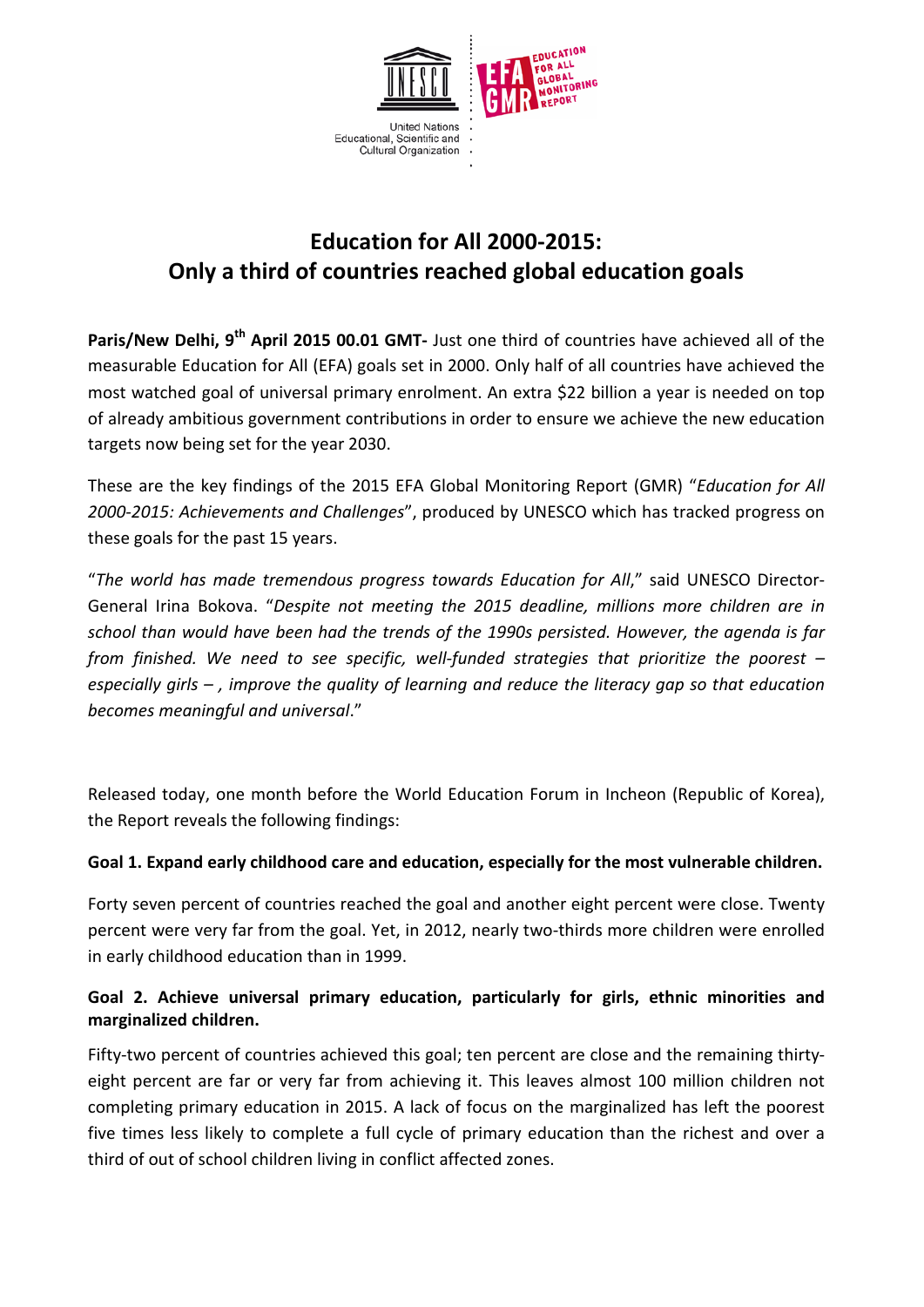There have been important successes: Around 50 million more children are enrolled in school now than were in 1999. Education is still not free in many places, but cash transfer and school feeding programmes have had a positive impact on school enrolment for the poor.

## **Goal 3. Ensure equal access to learning and life skills for youth and adults.**

Forty-six percent of countries reached universal lower secondary enrolment. Globally, numbers in lower secondary education increased by 27% and more than doubled in sub-Saharan Africa. Nonetheless, one third of adolescents in low income countries will not complete lower secondary school in 2015.

## **Goal 4. Achieving a 50 per cent reduction in levels of adult illiteracy by 2015.**

Only 25% of countries reached this goal; 32% remain very far from it. While globally the percentage of illiterate adults fell from 18% in 2000 to 14% in 2015, this progress is almost entirely attributed to more educated young people reaching adulthood. Women continue to make up almost two-thirds of the illiterate adult population. Half of sub-Saharan African women do not have basic literacy skills.

## **Goal 5. Achieve gender parity and equality**

Gender parity will be achieved at the primary level in 69% of countries by 2015. At secondary level, only 48% of countries will reach the goal. Child marriage and early pregnancy continue to hinder girls' progress in education as does the need for teacher training in gender sensitive approaches and curriculum reform.

#### **Goal 6. Improve the quality of education and ensure measurable learning outcomes for all**

The numbers of pupils per teacher decreased in 121 of 146 countries between 1990 and 2012 at the primary level, but 4 million more teachers are still needed to get all children into school. Trained teachers remain in short supply in one third of countries; in several sub-Saharan African countries, less than 50 percent are trained. However, education quality has received increased attention since 2000; the number of countries carrying out national learning assessments has doubled.

#### **Funding and political will**

Since 2000 many governments significantly increased their spending on education: 38 countries increased their commitment to education by one percentage point or more of GNP. However funding remains a major obstacle at all levels.

"*Unless concerted action is taken and education receives the attention that it failed to get during the past 15 years, millions of children will continue to miss out and the transformative vision of the new Sustainable Development agenda will be jeopardized,"* said GMR Director, Aaron Benavot. *"Governments must find ways to mobilize new resources for education. International partners must ensure that aid is distributed to those most in need.*"